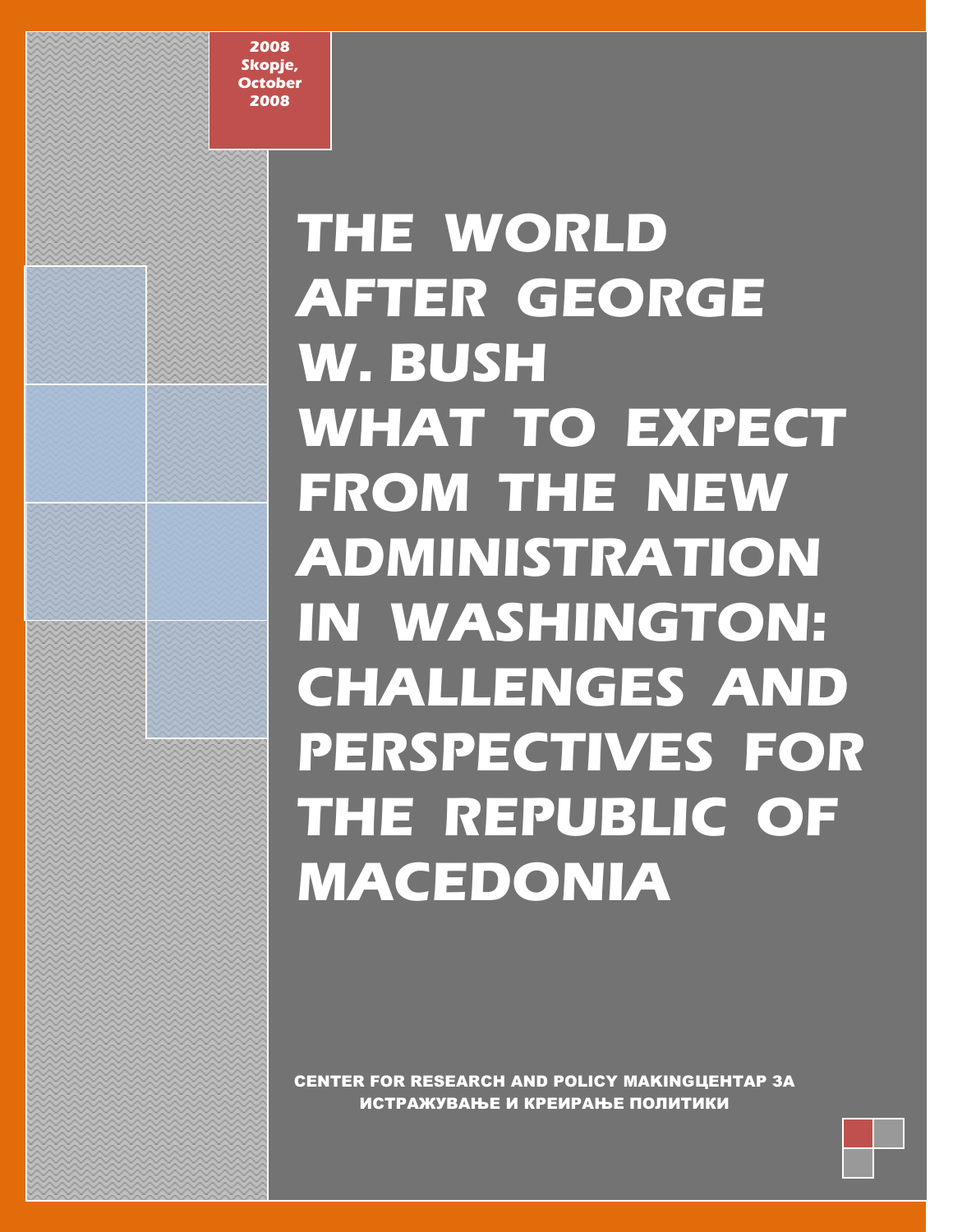| <b>US-MACEDONIA RELATIONS FROM 1991 TO PRESENT 3</b>                                                                                     |  |
|------------------------------------------------------------------------------------------------------------------------------------------|--|
| THE US GOVERNMENT: "STABILITY FIRST" APPROACH  3<br>TEMPORARY SOLUTION AND UN MEMBERSHIP 4<br>FROM THE GEEK EMBARGO TO THE US-MACEDONIAN |  |
|                                                                                                                                          |  |
|                                                                                                                                          |  |
|                                                                                                                                          |  |
| <b>POTENTIAL SCENARIOS AND PRESIDENTIAL VIEWS7</b>                                                                                       |  |
| SCENARIO 1 - THE DEMOCRATS WIN THE PRESIDENCY  7<br>Barack Obama's views on the most essential foreign policy                            |  |
| SCENARIO 2 - THE REPUBLICANS WIN THE ELECTIONS  9<br>John McCain's views on the most important foreign policy                            |  |
| <b>CONCLUSIONS AND OPEN-ENDED QUESTIONS 12</b>                                                                                           |  |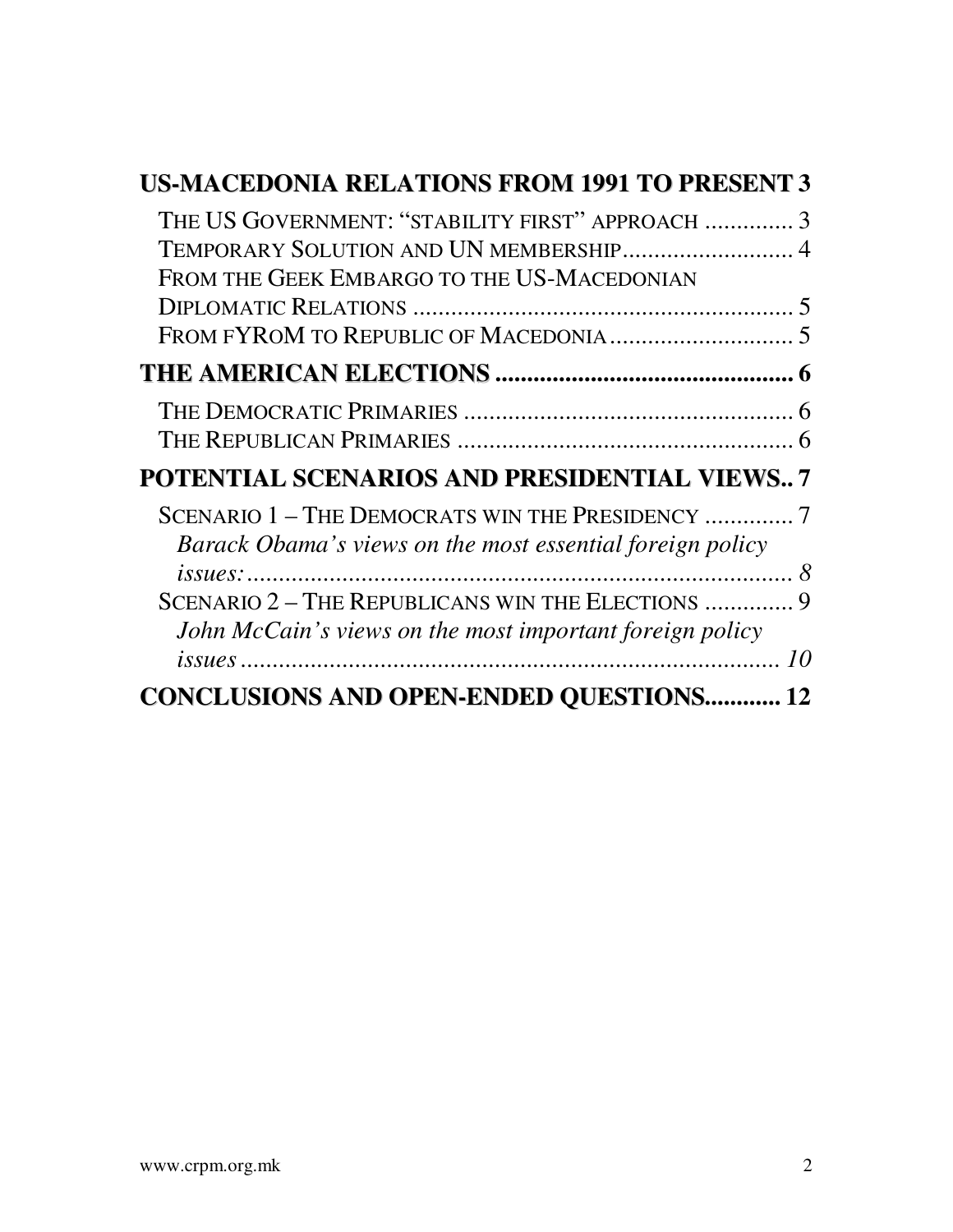#### US-Macedonia relations from 1991 to present

#### The US Government: "stability first" approach

For the most part US foreign policy goals focus on maintaining stability and security of the global order The annual budget of the United States State Department is almost eleven billion dollars, which is more than what Great Britain, France and Germany (the three largest EU members) spend together. That is, however, but a fraction of what it truly costs to advancing the ambitious goals of US foreign policy and to maintain the status of global superpower, as it excludes the financial and other resources that the US government commits to its diplomatic, political and military establishments.

Its policy of recognition of new independent states that cause shifts in the international status quo, depends by and large on the capability of the new state to maintain internal/domestic control and stability, as well as the capacity of the regime to act as a stabilizing force in the neighborhood or the surrounding region. It is because the newly independent Macedonian state exhibited these capacities the United States was inclined to recognize Macedonia. Nevertheless, due to the problems that arose with regard to the name of the country by Greece, the US administration delayed recognition and had expressed concerns that recognition may not necessarily lead to stability, but, on the contrary, that it may worsen relations with Greece and lead to conflict.

At the Conference for Security and Cooperation in Europe (present day Organization for Security and Cooperation in Europe-OSCE), the US State Department promoted basic guidelines for recognition of newly created states, a document of crucial importance to all the former Yugoslav countries. The following pre-conditions for independence recognition were listed in the guidelines:

- 1) Determining the future of the country [i.e. seceding republic] peacefully and democratically.
- 2) Respect for internal and external borders.
- 3) Support for democracy and the rule of law, by promoting the democratic process.
- 4) Safeguarding human rights, including equal treatment of minorities.
- 5) Respect for international law and obligations, especially the Helsinki Final Act and the Charter of Paris.

Even though Macedonia was considered an excellent candidate for recognition as an independent state by the US government, and the special commission set up to assess the independence capacities of the newly emerged states (Badenter Commission), the country faced unprecedented problems that delayed its acceptance in the international order. Greek influence in the European Communities (EC) and in the United States, unpredictability of events in the tumultuous Balkans (danger to stability and risk of armed conflict), lack of resources, experience and a coherent foreign policy approach of the EC (and later the European Union – EU) and others, all helped delay Macedonia's fulfillment of its ambition to become a sovereign state.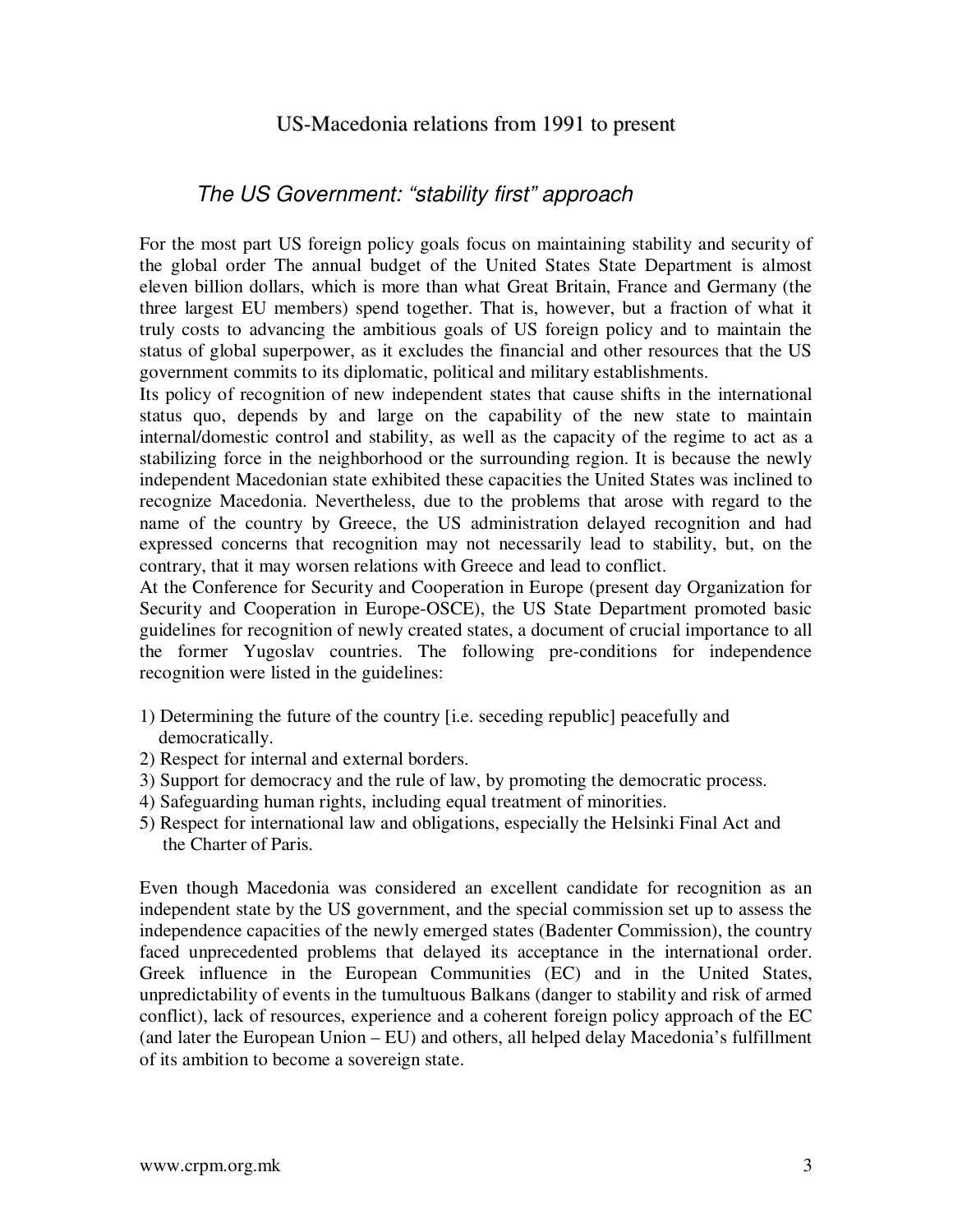Undoubtedly, if it had not been for the Greek insistence that the name of Macedonia poses a serious threat to regional stability and a direct threat to Greek national security and interests, Macedonia would have probably cruised to independence and UN membership perhaps even easier than Slovenia. The political weight of the Greek objection was elevated because of the fact that

- Greece is a member of NATO and an important US ally
- The Greek lobby in the US is particularly strong because of the large number Greek Americans and the numerous affluent members of Congress that have close ties with pro-Greek pressure groups.
- All American administrations pay attention to national pressure groups as they control a large number of voters in the presidential and congressional elections. Therefore presidents try to minimize the damage that foreign policy decisions that are unfavorable to majority of Greek Americans may cause to their electoral bids.<sup>1</sup>
- As an EU member state, Greece has a significant say in EU foreign policy, most of which is a product of consensus rather than qualified majority voting. This was especially true in the early 1990s when the EC needed to demonstrate unity on several important international issues. Moreover, in order to obtain Greek support or the recognition of other former Yugoslav states, their supporters had to relinquish support for Macedonian independence.

## Temporary Solution and UN membership

With the arrival of the democrats in the White House in January 1992, that is, with the election of Bill Clinton as President, the United States' politics towards Macedonia did not go through significant changes, and recognition was not immediate. Progress, however, was made in a different area, namely, the US sent a contingent of 300 soldiers to complement the existing 700 strong UNPREDEP peacekeeping forces. Secondly, it insisted on getting Macedonia in the UN under a provisional name and allow for postmembership permanent dispute resolution between Macedonia and Greece. This approach paved the way for Macedonia's recognition under the provisional name the former Yugoslav Republic of Macedonia (fYRoM) in April 1993. Among the first EU countries to recognize Macedonia under this name were Denmark, France, Germany, Great Britain, Italy and Holland, one day before Greece took over the rotating EU presidency. The reasons for recognition were attributed to several factors among which, the failure of sanctions against Serbia (Macedonia had been obliged to violate these as an unrecognized state without access to financial assistance from the United States and the EU), but also Greek obstructionism in the name negotiations that stalled any tangible progress. Less than one year later, the US itself recognized Macedonia under the provisional name, opening the prospects for establishment of concrete diplomatic relations. This, however, will prove to be harder than originally planned.

<sup>&</sup>lt;sup>1</sup> The question could be posed whether former President George W. Bush would have recognized Macedonia under its constitutional name already in 1992 had it been re-elected. The George H.W. Bush recognized the country the day after his re-election as president of the US, a move judged by several experts as politically safe.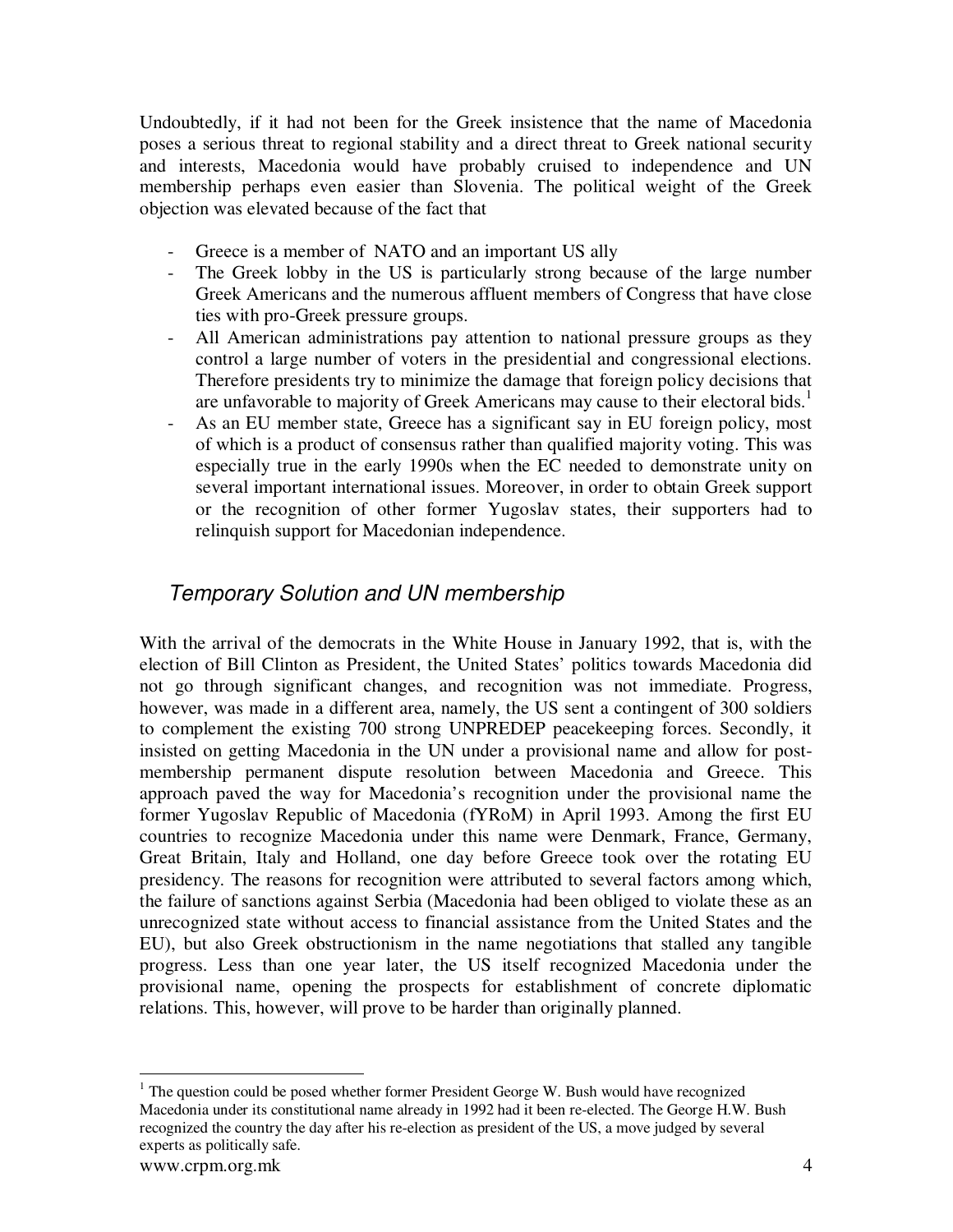### From the Geek Embargo to the US-Macedonian Diplomatic Relations

As a response to the recognition of Macedonia by the US, the Greek government of Andreas Papandreu introduced sanctions against Macedonia in order to force the country into accepting changes of the name and the constitution. In parallel with this, and under strong pressure from the Greek Americans and Greek national pressure groups in the US, President Clinton delayed the establishment of diplomatic relations with Macedonia, and did not send an ambassador to Macedonia.

The eighteen months long embargo ended upon the signing of an interim agreement between Macedonia and Greece in the fall of 1995. A mutual recognition was agreed upon in this accord, Macedonia accepted to change the national flag and the constitution, and both countries agreed to intensify negotiations to end the name dispute. The agreement also incorporated the decision of the US to send an ambassador to Macedonia, and in February 1996 Christopher Hill became the first US ambassador to Macedonia.

US- Macedonian relations have been improving constantly ever since. It is an undeniable fact that the US has helped, and continues to help the economic and political development of the country. To a large extent, the socio-economic, political and military reforms in Macedonia have been conducted with the help (both financial and technical) from the United States. In return, Macedonia has played the role of a close ally of the US in the so called "War on Terror" that began following the attack on the Twin Towers in New York on September 11, 2001. Prior to that, the Macedonian conflict in 2001 was carefully monitored by the US, which, together with NATO and the EU largely contributed to end the conflict and minimize its negative effects.

#### From fYRoM to Republic of Macedonia

www.crpm.org.mk 5 In 2004 The US officially recognized Republic of Macedonia under its constitutional name. The decision was subsequently interpreted as an attempt to strengthen the position of the government in Macedonia before the referendum on the law of territorial division and decentralization of the country, seen as a highly unpopular measure by Macedonians in the country. Many experts thought that the subsequent failure of the referendum was a direct product of the general euphoria and the distraction that was caused by the US's decision. Others pointed at the fact that recognition came as an expression of gratitude by the Bush administration for Macedonia's fervent support in Afghanistan and Iraq, as well as the signed agreement between the two countries to exempt US soldiers from prosecution by the International Criminal Court in Rome. Whatever the reasons may be, this sent a clear signal that the US sees an ally in Macedonia worth stabilizing and supporting, even if assistance comes with strings attached and reciprocal requests for Macedonian support for America's national interests. **This symbiotic relationship is**  likely to continue as long as mutual interests prevail. It is unclear, however, what impact it might have on the Macedonian – EU relations. The "old" EU member states entered into a conflict with the Bush administration over the war in Iraq, threatening to seriously damage the reputation and the future of NATO itself. In moments like that, small countries like Macedonia that have the ambition to join EU and NATO have to make some difficult choices, and thereby risk isolation by one side or the other.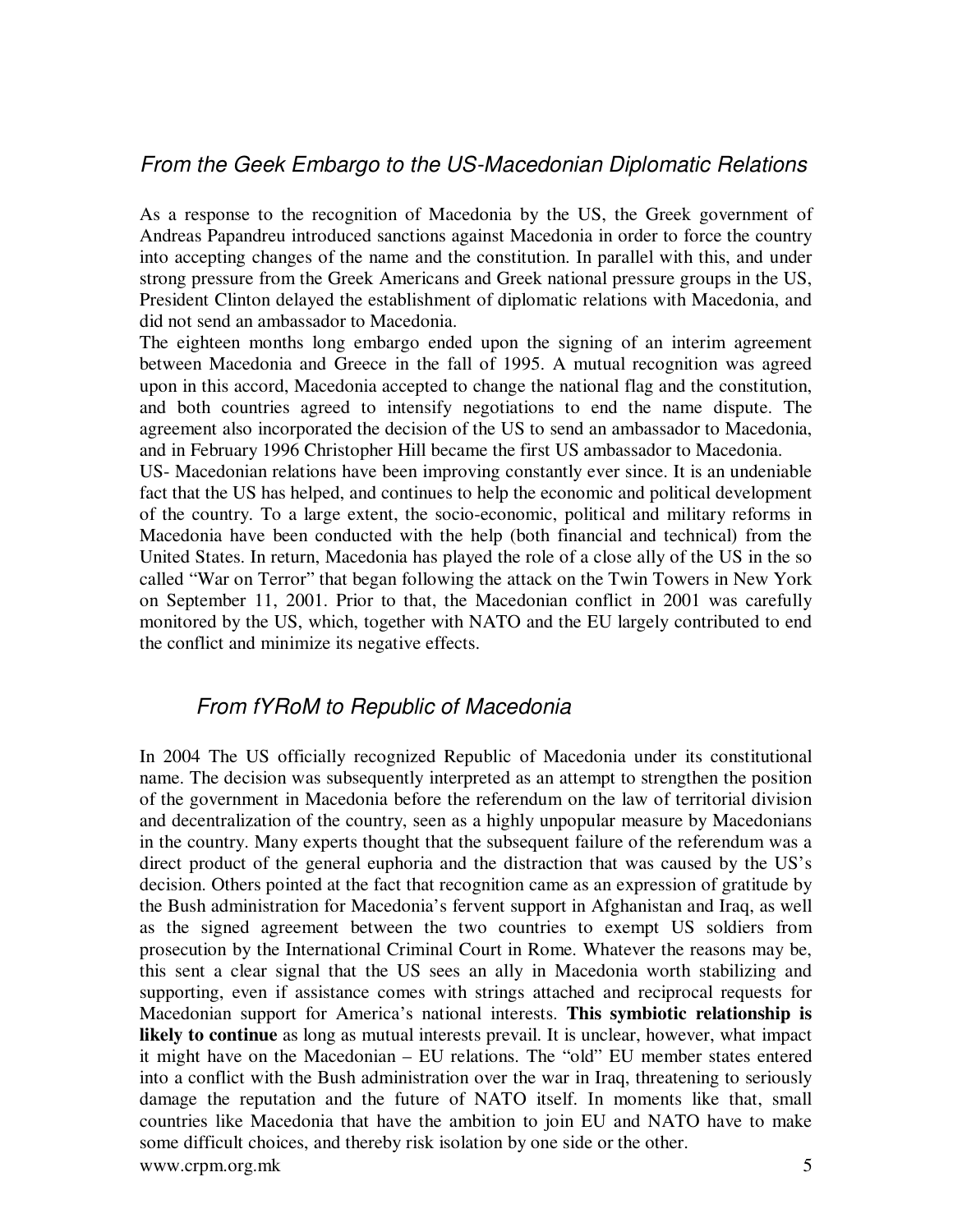#### The American Elections

#### The Democratic Primaries

As we slowly move toward the famous first Tuesday after the first Monday in November (this year that day is the  $4<sup>th</sup>$  of November), the day when constitutionally US presidential elections take place, the international public's attention again slowly turns to the electoral debates, events, and political sparring that together form the spectacle called US presidential elections. We say 'again' because this time the presidential elections, perhaps for the first time in history, started to attract "fans" as early as last year before the primaries began. The interest only grew as Barack Obama, a son of a black Kenyan father and a white mother from Kansas won the democratic caucus in Iowa and thereby destroyed the myth of invincibility of Hillary Clinton. With his oratory abilities and charisma, the young Barack Obama managed to mobilize certain voting groups that were (and according to surveys still are) ready to support him at the polls – young voters (especially university students), university graduates, African-Americans, independent voters (unregistered as Republican, Democrat or third party members) etc. These primary elections were the most viewed and followed by the international public in history, and judging by the results, were the closest fought. In fact the results were so close that some expected that Obama's slight lead in delegates and popular vote would be overturned at the Democrat National Convention (where the Democratic candidate for president is officially announced) in August of 2008, and that Hillary Clinton would win the nomination. This, however, did not happen, and Clinton, in the interest of the Democratic Party stood behind and supported Obama in his presidential nomination. This was necessary to unite the party that suffered divisions during the primary campaigns, and bring back those who bitterly refused to vote for Obama if Clinton failed to win the nomination. With a characteristically emotional and eloquent speech Clinton managed to do that (results will show), and with that a chapter called the democratic primaries officially ended, only to give way to yet another sensational political development on the campaign trail. This time it was the Republican's turn to attract the public attention, and they certainly succeeded by nominating the Alaska Governor Sarah Palin as the vicepresidential candidate.

#### The Republican Primaries

The Republican primaries were not nearly as exciting or interesting as the Democratic primaries, largely because the winner was known already in February of 2008, eve though his last serious opponent Mike Huckabee did not admit defeat until March this year. Some Republican strategists like Carl Rove, the man most responsible for the success of the George W. Bush campaign in 2000 and in 2004, expressed concern that the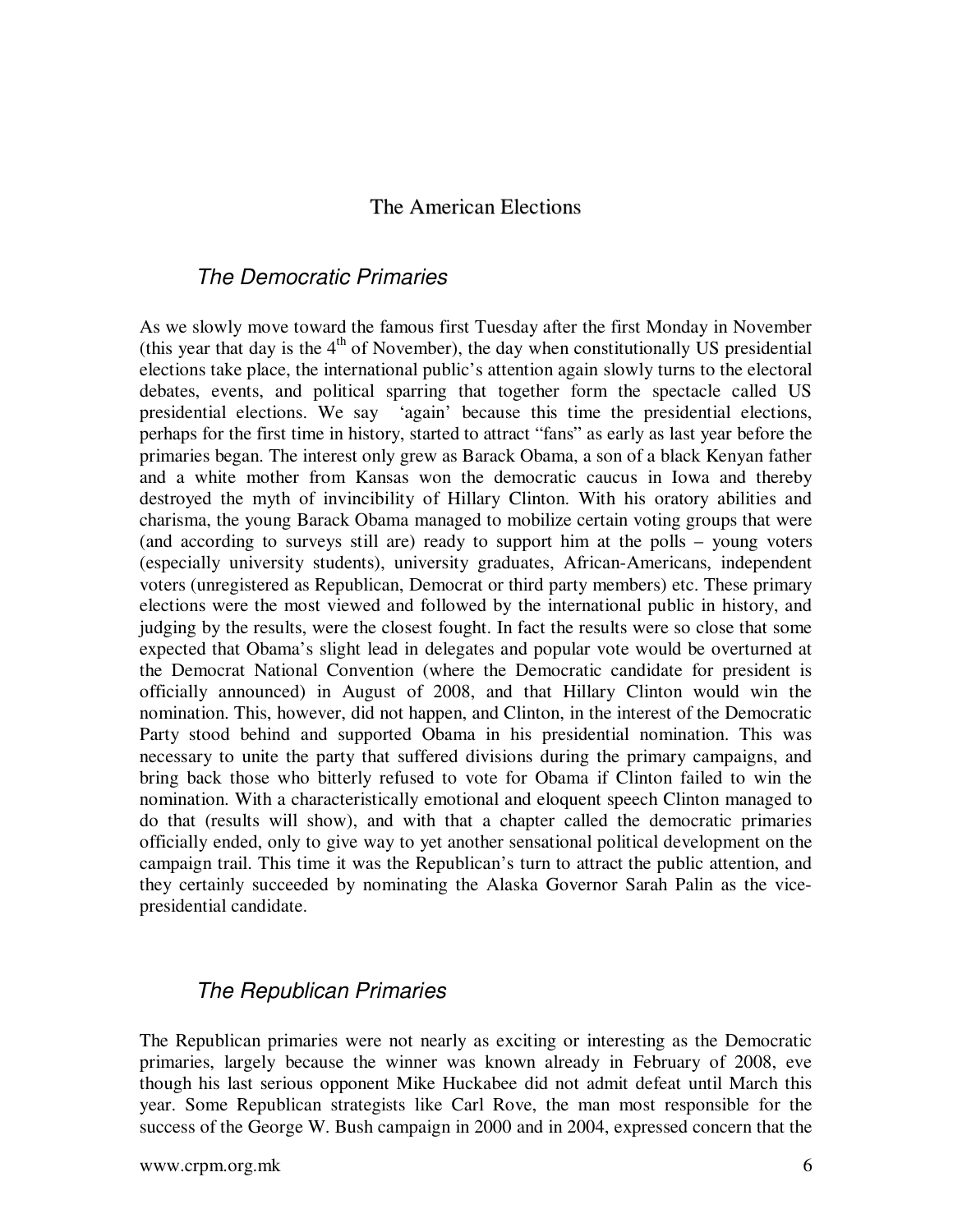focus on the Democratic primaries may have a negative effect on the Republican candidates as it takes them away from the media spotlight. Perhaps that was on the list of reasons why at the Republican National Convention, John McCain unexpectedly nominated a relatively unknown and inexperienced Governor from Alaska Mrs. Sarah Palin as his running mate, and shocked the public.

The idea for her nomination was probably an attempt to attract the disgruntled female supporters of Hillary Clinton, as well as other women who would be eager to see a woman in the White House. Furthermore, the choice of Sarah Palin was intended to attract the conservative base of the Republican Party that felt McCain was too liberal for their preferences, and who saw Palin as the conservative counterbalance to his liberal leaning tendencies on the issues such as abortion, gun-control, stem-cell research, energy etc. Finally, McCain might have also been inclined to nominate her precisely because of her inexperience and her weak associations with the "old order" and the Washington establishment that was criticized for corruption and inherent inability to deal with the economy and foreign policy issues. McCain himself is considered a "Maverick" because of his tendencies to vote according to his personal beliefs and not in line with his Party's interests, and even to oppose the President when their views and opinions clash on matters from all walks of life.

Bush's popularity dropped significantly over the years and these days his approval ratings hover around 24% (equal to that of President Nixon before he resigned from the White House in 1974, and is only two percent higher than the lowest ever approval rate, President Truman's in  $1952$ <sup>2</sup>. These numbers sufficiently explain the success of John McCain's presidential bid as the only Republican candidate who can truly advocate change in the White House's approach to politics, and perhaps the only one who can seriously threaten the almost guaranteed victory of the Democratic candidate. The constantly changing poll numbers put Obama in a clear lead in most states at the time of the writing of this background note, however polls have proved to be unreliable in the past and the race promises to be interesting to the very last minute.

## Potential Scenarios and Presidential Views

## Scenario 1 – The Democrats win the Presidency

Regardless of the consequences for Macedonia, the election of Barack Obama as President of the United States will, in and of itself, represent a historic milestone for United States, and it would signify a break with the past plagued with stories of racial discrimination, oppression and segregation. For the first time in the history of the United States an African American stands a serious change of becoming President, after defeating Hillary Clinton who could have very likely become the first female president in American history.

Unlike the last two American presidents George W. Bush and Bill Clinton, Barack Obama would enter the White House much better prepared and informed on issues of

www.crpm.org.mk 7 2 CNN Website, "Obama Widens Lead in National Pole", објавено на: 07/10/08 Линк: http://edition.cnn.com/2008/POLITICS/10/06/poll.of.polls/index.html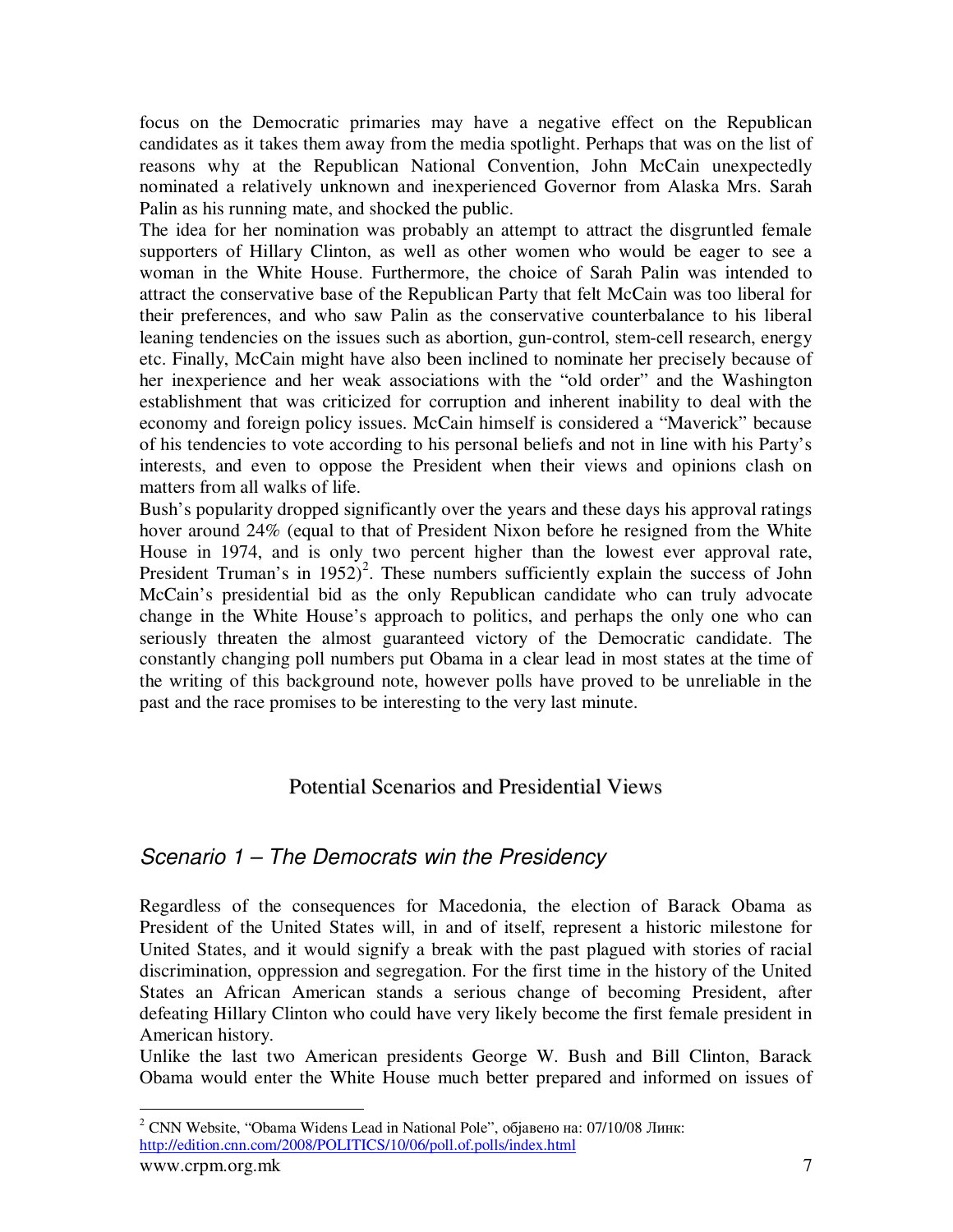Foreign Policy. In more recent history only George H.W. Bush had an extensive foreign policy experience coming into the White House accumulated during his years as Vice President under Ronald Reagan, and as a head of the CIA.

Senator Obama, as a member of the Committee on Foreign Relations, Committee on Veteran Affairs and Committee on National Security and Government Affairs is constantly exposed to information and reports intended to familiarize the Senators with the global state of affairs and American foreign policy. His mixed ethnic background and living experience in Hawaii and Indonesia are additional factors that contribute to increasing Obama's interest and sensitivity to foreign policy issues. To what extent that would be a positive thing for the rest of the world it remains to be seen.

#### **Barack Obama's views on the most essential foreign policy issues:**

**Iraq** – Obama is in favor of a complete but gradual withdrawal of troops (one to two brigades a month) over a period of 16 months. An opponent of the war from the very beginning, he hopes to bridge the differences that emerged at the onset of the war in Iraq between the US and its allies. His electoral promises include "restoring international respect and the role" that the United States enjoyed before the war. He puts the accent on diplomacy instead of military force and aggressive diplomacy, a method that's seen as characteristic for the Bush Administration.

**Iran –** Barack Obama has declared himself in favor of diplomacy and engagement when it comes with dealing with the issue of Iran. Tensions with Iran arose after the 9/11 attacks and the declaration of President Bush calling Iran a part of the "axis of evil". Obama was immediately criticised for being naïve for believing that talking to a brutal dictators and terrorism sponsoring states will help America. Obama on his part advocates meetings "at the highest level" in order to prevent Iran from acquiring nuclear weapons and threatening Israel with annihilation.

**Afghanistan –** Obama has heavily criticized the Bush administration for failing to stabilize Afghanistan where, he says, "the real war on terror is taking place." In order to stabilize the government in Kabul and to eliminate the threat of Al Qaeda Obama proposes sending additional troops (one or two brigades) and increase counter insurgency activities in Afghanistan and increase non-military assistance for an additional one billion dollars a year. Obama publically stated that he would be willing to support targeting terrorist groups in Northern Pakistan should the government there be "unwilling or unable" to do so, a statement that earned him criticism from McCain for threatening an important US ally in the war on terror.

**Russia** – Because of the Russian activities in the Caucasus and Central Asia, Russian-American relations sit high on any presidential agenda. Increased petrodollars revenue has caused Russia to reassert its global superpower status mainly through the control of oil and natural gas resources. Obama advocates counterbalancing Russia through employment of more aggressive diplomacy, revitalization and enlargement of NATO, support for democracy and human rights in the region of Russian influence, and finding out alternative energy resources to reduce European and American dependence on Russian oil and gas. Obama hopes that through diplomacy and engagement he would be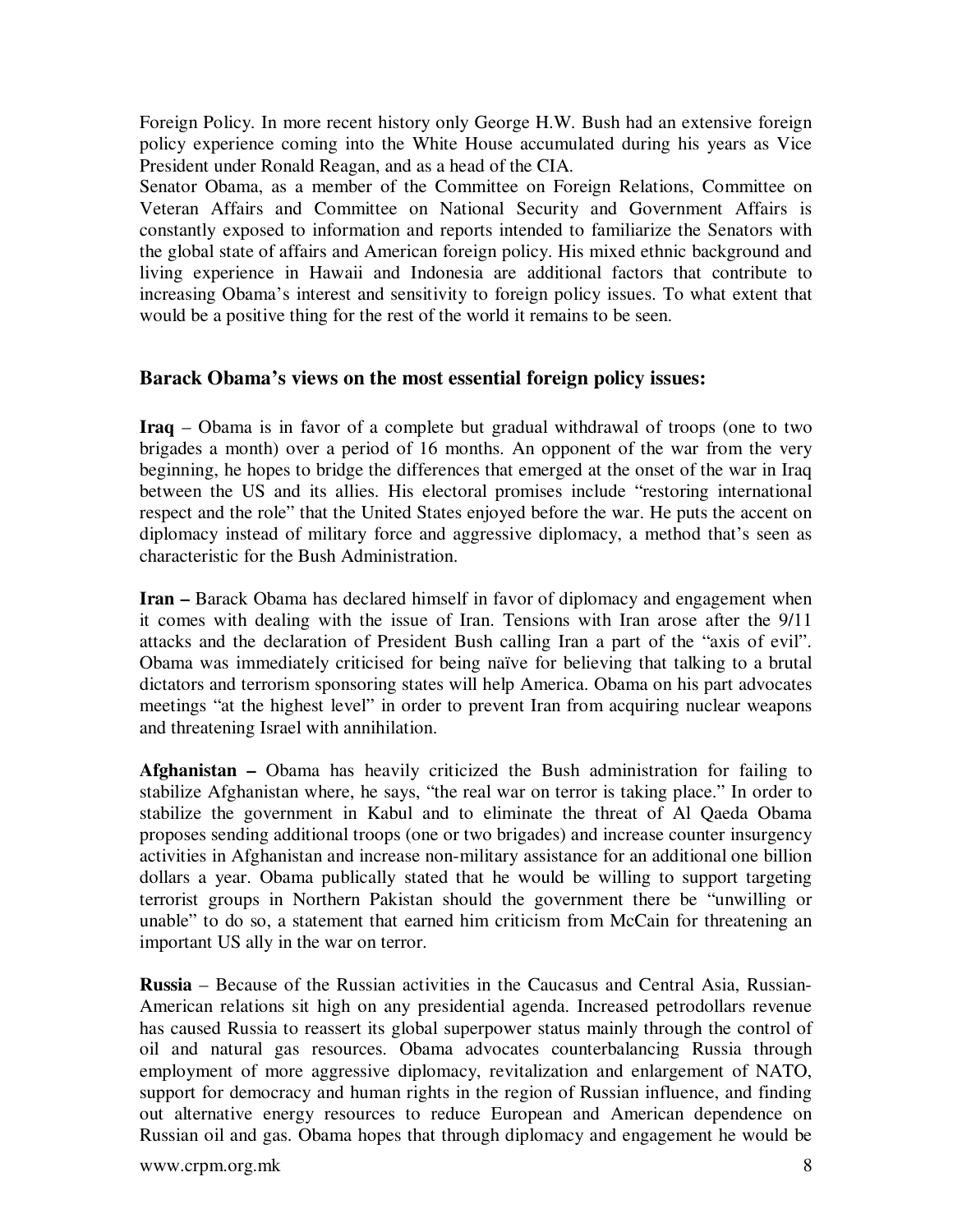able to wield greater influence on Russia, and to convince its leaders to mutually resolve problems of common concern such as Nuclear non-proliferation, fight against terrorism etc.

**The Balkans –** With the arrival of Barack Obama in the White House, US politics towards the Balkans will not change dramatically judging by the statement sand the activities of Obama and his vice-presidential running mate Joseph Biden. Some analysts predict the return of Clinton like approach to the Balkans. During the Clinton years Biden was a stout supporter of US interventionism in Bosnia and Kosovo. The Biden-Obama administration signals continuation of the politics of stabilization, democracy promotion, support for economic growth and human rights in the region. Furthermore, they advocate integration in the Euro-Atlantic alliances of all Balkan countries as a means to strengthen their democratic and unitary (in the case of Bosnia especially) character. On the other hand some have expressed their opinion that Obama is skeptical about Kosovo's independence because of the ramifications it might have globally.<sup>3</sup>

**The Greek-Macedonian dispute –** on several occasions Barack Obama has made declarations that can be seen to be supportive of the Greek side in the Greek-Macedonian dispute over the name of Macedonia. However, from the media reports, it is unclear whether his support is exaggerated by the pro-Greek camp to sound more in favor of their cause, which leads to increasing fears among the Macedonians that Obama's administration would take a pro-Greek stance and perhaps even reverse the decision of the US government to recognize the country under its constitutional name. Similarly, as a co-sponsor of a Senate Resolution (S.RES) n. 300 on 03/08/2007 which states that Macedonia (referred to as fYRoM) should stop all activities that violate the interim agreement with Greece from 1995. The resolution is currently submitted to the Committee on Foreign Affairs where usually resolutions with offensive language are not passed, and even in the case it passed it will not have a legally binding effect on the US government. $4$ 

## Scenario 2 – The Republicans win the Elections

According to many analysts the choice of John McCain for President of the United States would signify that America is not yet ready to select an African-American to the White House. This is because, as it stands, Obama and the Democratic party are favored to win because of series of factors that negatively affect the McCain campaign. Among others, the bad state of the economy and the Wall Street crisis is perhaps number one issue this year, followed by the discontent with the developments in Iraq, the inability to bring the war in Afghanistan to a close, failure to capture the main culprit for the 9/11 terrorist attack, Bin Laden and others.

 $\overline{a}$ <sup>3</sup>New Europe, *The McCain, Clinton or Obama Balkan Line?* By Elisabeth Maragoula, link: http://www.neurope.eu/articles/83833.php

<sup>&</sup>lt;sup>4</sup> This is a so called *Simple Resolution* intended to express an opinion only in the body where it originates (in this case the Senate) , it is **not binding** and usually used to change certain internal procedures and forming new committees.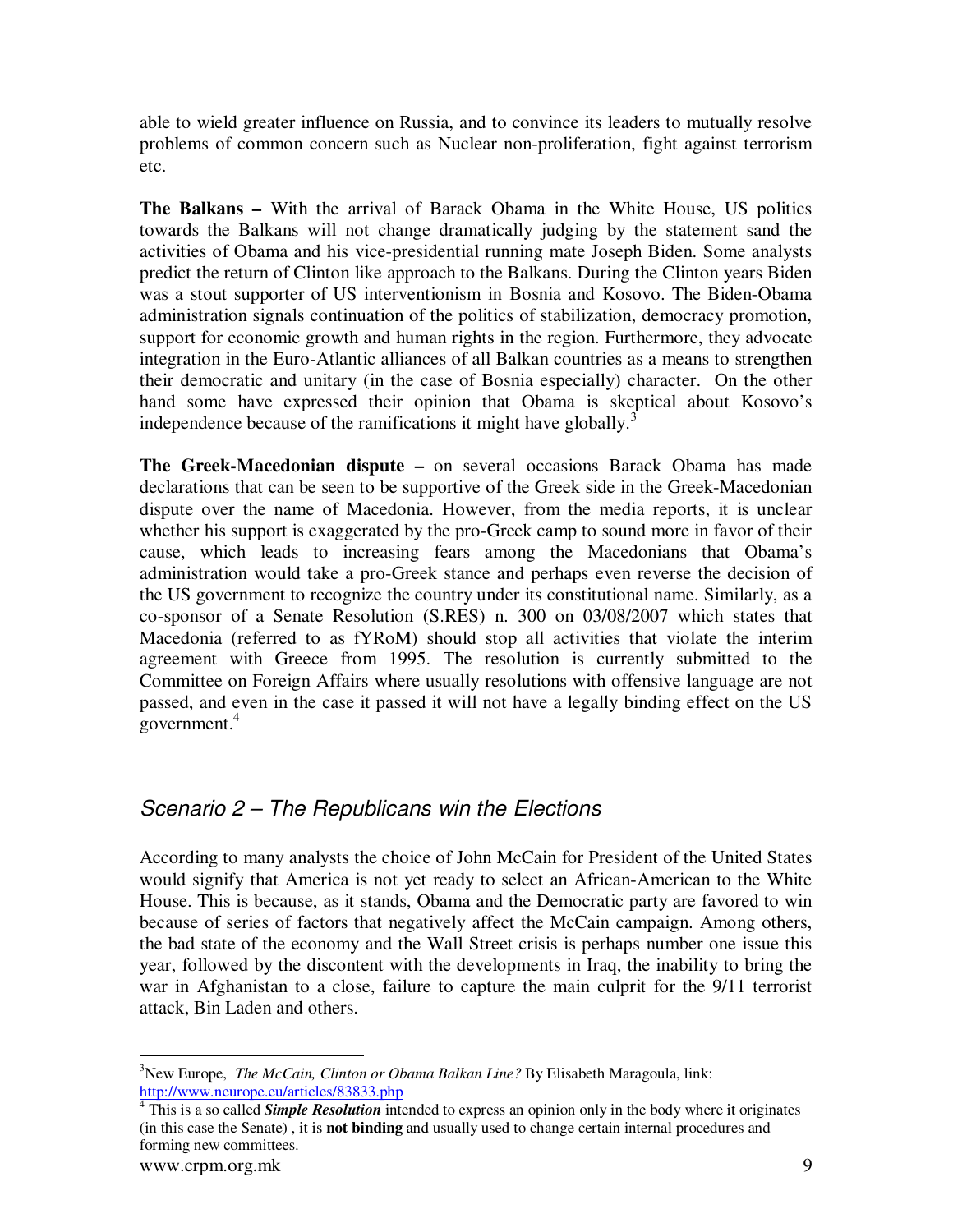Should McCain  $(72)$  be elected, he would become the oldest president in ascension<sup>5</sup>, and, because of his health issues,<sup>6</sup> this is a much discussed fact among analysts and media. In addition, because of his age and health condition, it was particularly important to see whom he would select to be his vice-presidential running mate. The choice of Sarah Palin, a young Governor of Alaska, unpleasantly surprised his opponents and even some of his supporters. In case of an accident or an inability to perform the function of a president of the United States the duty will fall on her – a fact that many democrats highly resent. While initially her popularity and approval ratings surged, recently they have been gradually declining, a trend that does not bring positivism in the McCain campaign. $7$ 

McCain and Obama have diverging opinions on most foreign policy issues. Because John McCain is also very familiar with issues of foreign policy as war veteran of Vietnam and a war hero, whoever is elected president, America will get a president who is going to be comfortable making informed decisions in this domain.

#### **John McCain's views on the most important foreign policy issues**

Iraq – in contrast to Barack Obama's vision of Iraq, John McCain has ruled out any time limitations for a troop withdrawal from Iraq, qualifying such projections as unwise and unproductive. He advocates troop withdrawal once the "mission is over" and in conjunction withy the situation on the ground. He was a vocal supporter of the surge of troops in Iraq (20.000 strong increase) and claims that it has worked as levels of violence in Iraq have been subsiding in recent months following the surge. This is in line with Gen. Patreus, the US commander and chief architect of the surge. Nevertheless, on his official campaign website, John McCain mentions January 2013 as a potential date for withdrawal of the troops from Iraq, and he advocates that the UN take a more active role there, especially when it comes to organizing municipal and national elections.

**Iran** – McCain favors a less engaging relationship with the regime in Teheran. He is a proponent of putting intense diplomatic pressure on Iran that would consist of sanctions and international isolation if required to convince Iran to give up the idea of acquiring nuclear weapons. He does not rule out military intervention against Iran in order to protect Israel against an imminent attack, though he stated that he would consult with congress before taking any such steps. He criticized Obama for being willing to meet without pre-conditions with the Iranian president Ahmadinejad, calling him naïve and irresponsible.

 $<sup>7</sup>$  Palin's popularity in the immediate aftermath of her nomination was soaring, and it was attributed to her</sup> capacity to bring freshness of ideas and approach to the republican campaign. Recent CNN polls however show that in only one month (from September to October 2008) the number of voters who deem her to be unqualified to be vice-president increased from 27% to 40%. Results available at:

http://edition.cnn.com/2008/POLITICS/10/06/poll.of.polls/index.html?iref=mpstoryview (last accessed 10/10/2008)

 $\overline{a}$ 

<sup>&</sup>lt;sup>5</sup> Ronald Reagan was inaugurated for a second time at the age of 73

<sup>&</sup>lt;sup>6</sup> In 2000 McCain underwent a surgery in order to remove a piece of skin cancer (melanoma) that had affected the left side on his face. The cancer has not recurred since but the concern that he may not be healthy enough for office have continued.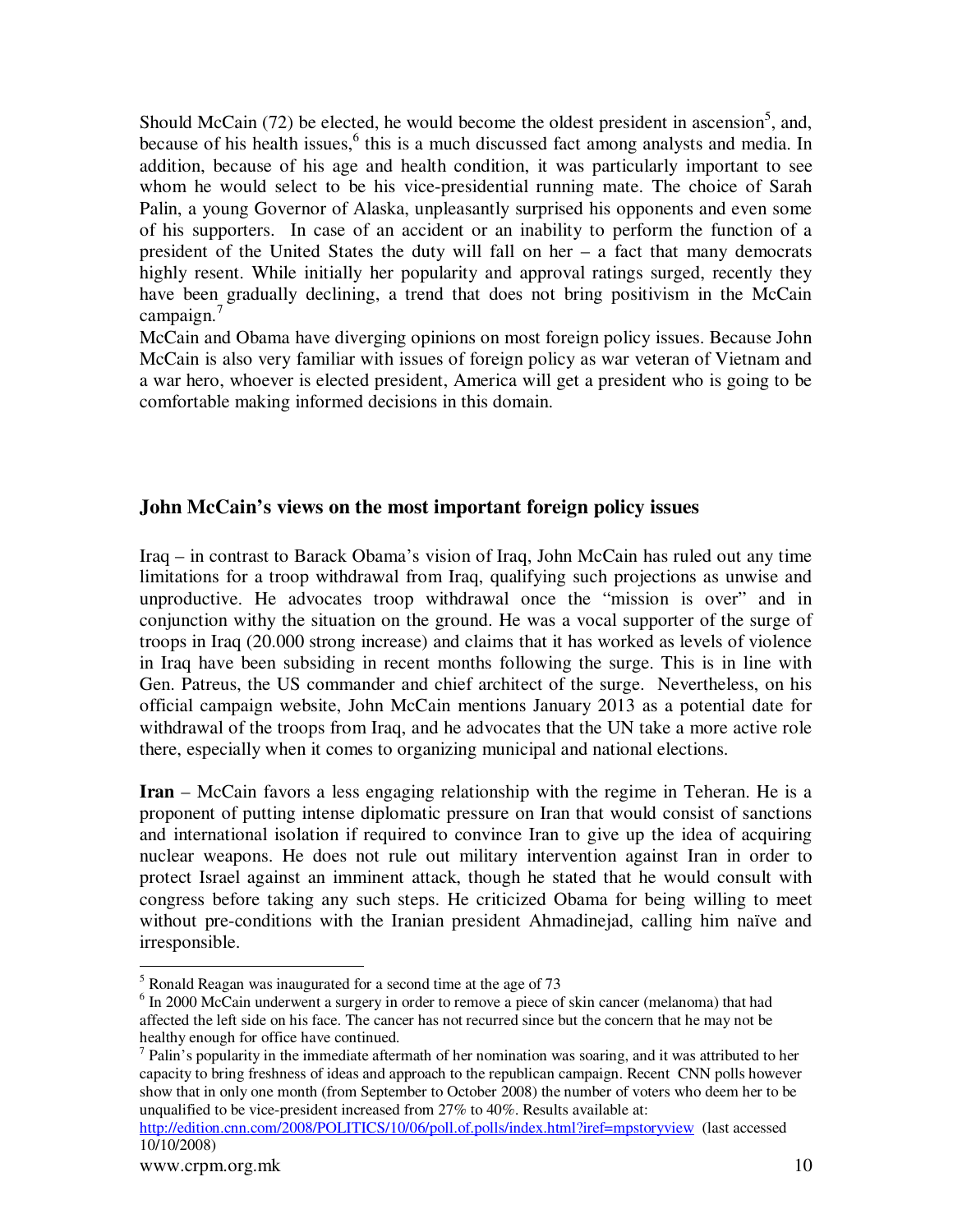**Afghanistan** – In order to strengthen American military presence in Afghanistan McCain has proposed sending additional troops (three brigades) and doubling the number of Afghan military forces. He said that as president he would nominate a member of the cabinet whose sole responsibility would be to deal with Afghanistan. McCain favors the use of military counterinsurgency tactics employed in Iraq, in Afghanistan. John McCain calls for improving Afghan relations with its neighbors, and developing a long-term strategy to curb heroin production and trade. He favors closer cooperation with Pakistan in order to improve the effectiveness of the fight against terrorist Al Qaeda cells in the border region between Afghanistan and Pakistan.

**Russia** – McCain believes strongly that Russia is using its energy resources in order to achieve political aspirations for reviving its global superpower status. Through blackmail and active interference in the internal affairs of its neighboring countries Russia is trying to also influence the global price of oil according to McCain. He is in favor of expelling Russia from the G-8 group, and is a proponent of further NATO enlargement to include Georgia and Ukraine. Because of the Russian (and Chinese) obstructions in the UN Security Council that prevent the organization from achieving its basic goals, McCain has called for a creation of a "League of Democracies", which would be more effective in guaranteeing peace and promoting collective security and economic stability. Regardless, however, of McCain's rhetoric on these issues, he is also I favor of intense diplomacy with Russia, enhancing economic and cultural cooperation, promoting democracy and economic growth there.

The Balkans – there are no clear indications that Obama and McCain policies with regard to the Balkans diverge drastically. McCain supported President Clinton when the latter decided to intervene in Bosnia and in Kosovo, and he is in favor of independent Kosovo and unitary Bosnia and Herzegovina. In other words his views do not signal a shift from the politics of the present administration vis-à-vis the Balkans as a whole. Perhaps, the idea to form a "League of Democracies" is a direct product of Russian disagreement with the Kosovo issue and the inability of that organ of the UN to function because of the veto power of its permanent members. Like Senator Obama, Senator McCain supports the Balkan integration in NATO and the EU.

**Greek – Macedonian name dispute** – Unlike Senator Obama, Senator McCain has not signed or publically supported Senate Resolution N. 300, and has not publically declared support for any of the sides in the dispute. This is perhaps due to the traditional support that the Republican candidates get from the Macedonian American community in the US, or simply because McCain wishes to continue Bush's foreign policy strategy for the region. Recently, it was reported that McCain's senior foreign policy adviser Kori Schake stated that "Greece blocked Macedonia's admission in NATO… my personal position is that Greece should outdo itself." On the other hand, Obama's senior foreign policy adviser Phillip Gordon reportedly said that the US should not be taking any sides in this dispute, and that "a mutually acceptable solution for the name for two parties should be reached."<sup>8</sup>

www.crpm.org.mk 11  $\overline{a}$ <sup>8</sup> MINA Website, "Obama and McCain Advisors on Macedonia and Greece" link: http://macedoniaonline.eu/content/view/3829/46/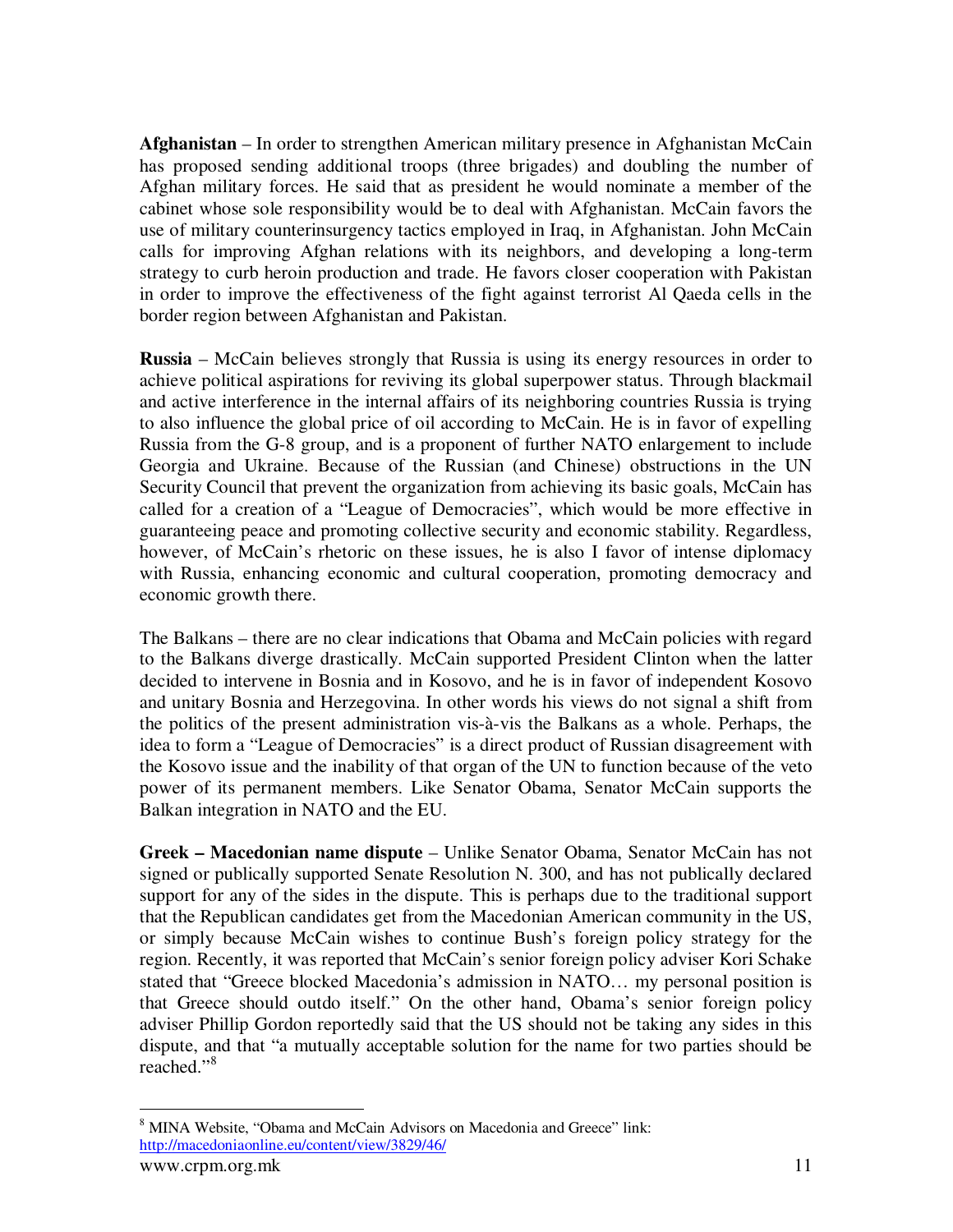#### Conclusions and Open-ended Questions

The campaign to elect the new president of the United States of America is a long and complicated process. Candidates are constantly scrutinized and subjected to various political checks and examinations that seem to be designed to measure equally their endurance as well as their ability to hold the highest office in the country. Everyone, including the general public, journalists, and analysts, academics, both domestic and international, focus their attention on the elections. Because of the duration of this process frequently the circumstances in various sectors change and thus change, and with them the views and opinions of the presidential candidates, and because of the close media attention, very little of what the candidates say and do is left unnoticed. For example, since the two candidates declared their intentions to run for president (McCain in April 2007, and Obama in February 2007) many events occurred that required the attention of the candidates and the formulation of opinion about how they would handle the issues if elected presidents: declaration of independence in Kosovo, a strategy shift in Iraq, war in Georgia, worsening of the situation in Afghanistan, increase of the price of oil, crisis on Wall Street that affected and continues to do so the rest of the world, etc.

The United States are facing an economic crisis of historic proportions, and a completely new geo-political map of the world since the coming of President Bush to the White House in 2000. Because of the very low public support for the current president, the great success of the Democratic party during the recent congressional elections in the US, the economic crisis and the unpopular war in Iraq, most analysts predict that Barack Obama will win the residency in November. Nevertheless, there was nothing ordinary about the primary elections this year, and it might be the same when it comes to the general elections. At the time of writing of this background note, opinion polls give Obama a ten point lead over his opponent McCain, and show that he is ahead in both delegates and the popular vote. They even show that Obama leads by a slight margin in states that were traditional Republican strongholds. Changes, however, are possible as they depend on many issues and factors that may or may not occur between now and Election Day.

The candidate positions are based on their voting records as well as statements they have made on the campaign trail. At the debates, which are traditionally organized in October (two have occurred at the time of writing of this paper) both candidates explained their vision of the world and what they would do to tackle the global challenges that the US and the world face today. Obama seems to put more focus on diplomacy and dialogue, while McCain, while committed to resolving problems peacefully, gives the impression of a more assertive presidential candidate in favor of aggressive diplomacy, sanctions and military intervention if all else fails. Their differences with regard to Iraq and Iran stand in stark contrast with each other, while they differ slightly less on Russia and not much (if at all) on the Balkans.

With regard to the Greek-Macedonian dispute over the name, Barack Obama's position, is clearly outlined in the text of the resolution no. 300. What is not clear, however, are the motives for this resolution and whether, as president of the United States, he would be willing to put his weight behind a decision to withdraw the recognition of Macedonia under its constitutional name. Senator McCain has not spoken extensively about the issue and does not have the same close ties to the Greek lobby groups in the United States as